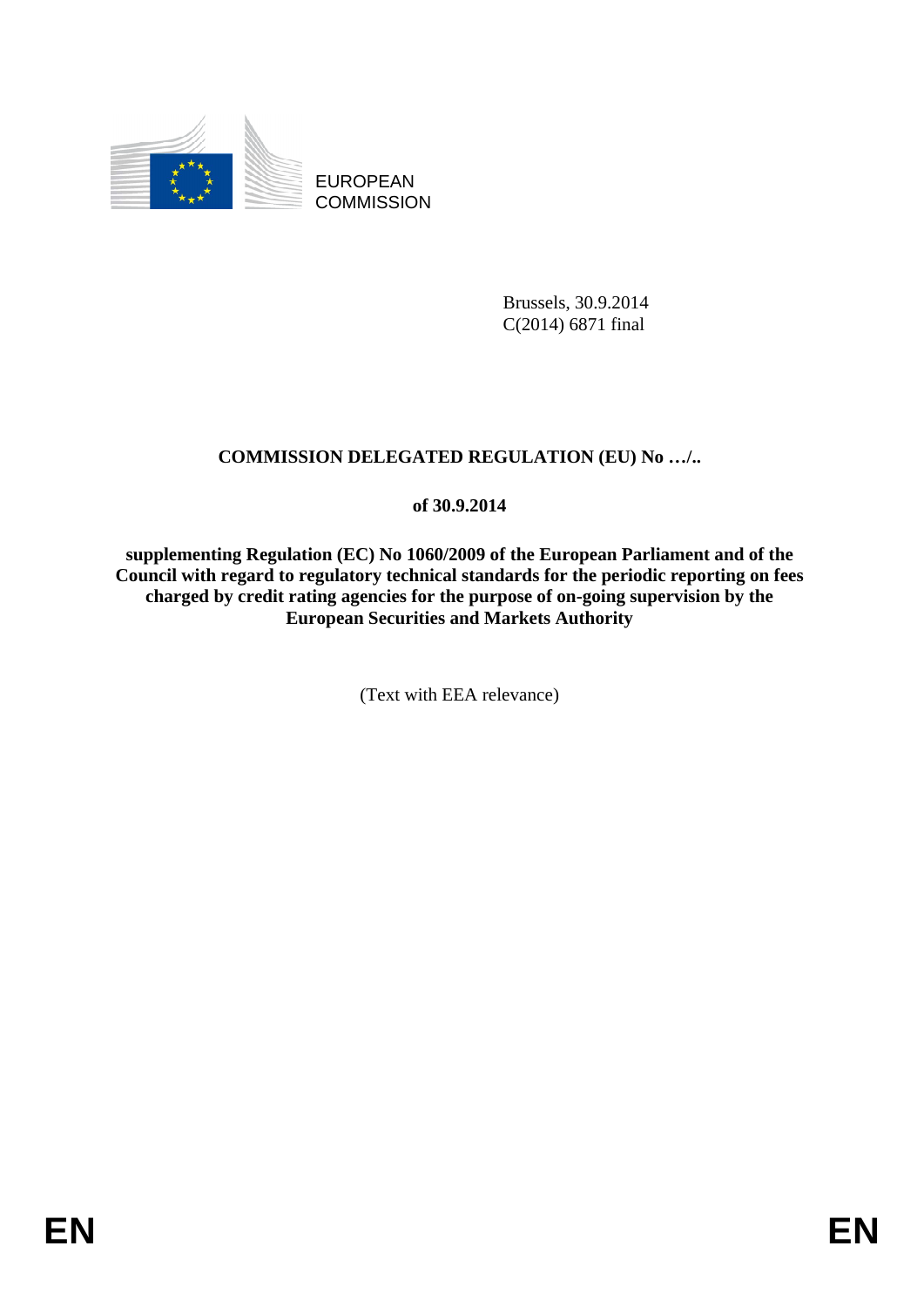## **EXPLANATORY MEMORANDUM**

# **1. CONTEXT OF THE DELEGATED ACT**

Article 21(4a)(b) of Regulation (EC) No 1060/2009 ("the Regulation") empowers the Commission to adopt, following submission of draft standards by the European Securities and Markets Authority (ESMA), and in accordance with Article 10 of Regulation (EU) No 1095/2010 a delegated act specifying the content and format of periodic reporting on fees charged by credit rating agencies for the purpose of ongoing supervision by ESMA.

In accordance with Articles 10 to 14 of the Regulation (EU) No 1095/2010 establishing ESMA, the Commission shall decide within three months of receipt of the draft standards whether to endorse the drafts submitted. The Commission may also endorse the draft standards in part only, or with amendments, where the Union's interests so require, having regard to the specific procedure laid down in those Articles.

# **2. CONSULTATIONS PRIOR TO THE ADOPTION OF THE ACT**

In accordance with the third subparagraph of Article 10(1) of Regulation (EU) No 1095/2010, ESMA has carried out a public consultation on the draft technical standards submitted to the Commission.

ESMA consulted stakeholders by means of a Discussion Paper and Consultation Paper (ESMA/2013/891 and ESMA/2014/150), published on 10 July 2013 and 11 February 2014 respectively. The consultation paper included a draft RTS as well as an initial cost-benefit analysis. The consultation period was open until 11 April 2014. ESMA also held two public hearings, on 25 July 2013 and 14 March 2014. National competent authorities' experts were actively involved during the drafting of the Discussion Paper and Consultation Paper and the final draft RTS via the ESMA CRA Technical Committee. In addition, ESMA sought the views of the Securities and Markets Stakeholders Group (SMSG) set up in accordance with Article 37 of Regulation (EU) No 1095/2010.

Together with the draft regulatory technical standard, and in accordance with the third subparagraph of Article 10(1) of Regulation (EU) No 1095/2010, the ESMA has submitted its Impact Assessment, including its analysis of the costs and benefits related to the draft technical standard submitted to the Commission. This analysis is available at [http://www.esma.europa.eu/system/files/2014-685\\_draft\\_rts\\_under\\_cra3\\_regulation.pdf,](http://www.esma.europa.eu/system/files/2014-685_draft_rts_under_cra3_regulation.pdf)  pages 205-212.

# **3. LEGAL ELEMENTS OF THE DELEGATED ACT**

All the provisions in this delegated act relate to the content and format of periodic reporting on fees charged by credit rating agencies for the purpose of ongoing supervision by ESMA.

Articles 1-4 of this delegated act set out the reporting principles. Individual credit rating fees for each client are subject to annual reporting by registered credit rating agencies, while pricing policies and procedures per rating type shall be submitted to ESMA on an on-going basis following any changes made to them.

Articles 5-9 defines the method of reporting by credit rating agencies and the Annexes to the delegated act contain the corresponding templates for reporting.

The information required in this delegated act is aligned with the information requested in the draft regulatory technical standard simultaneously submitted by ESMA under Article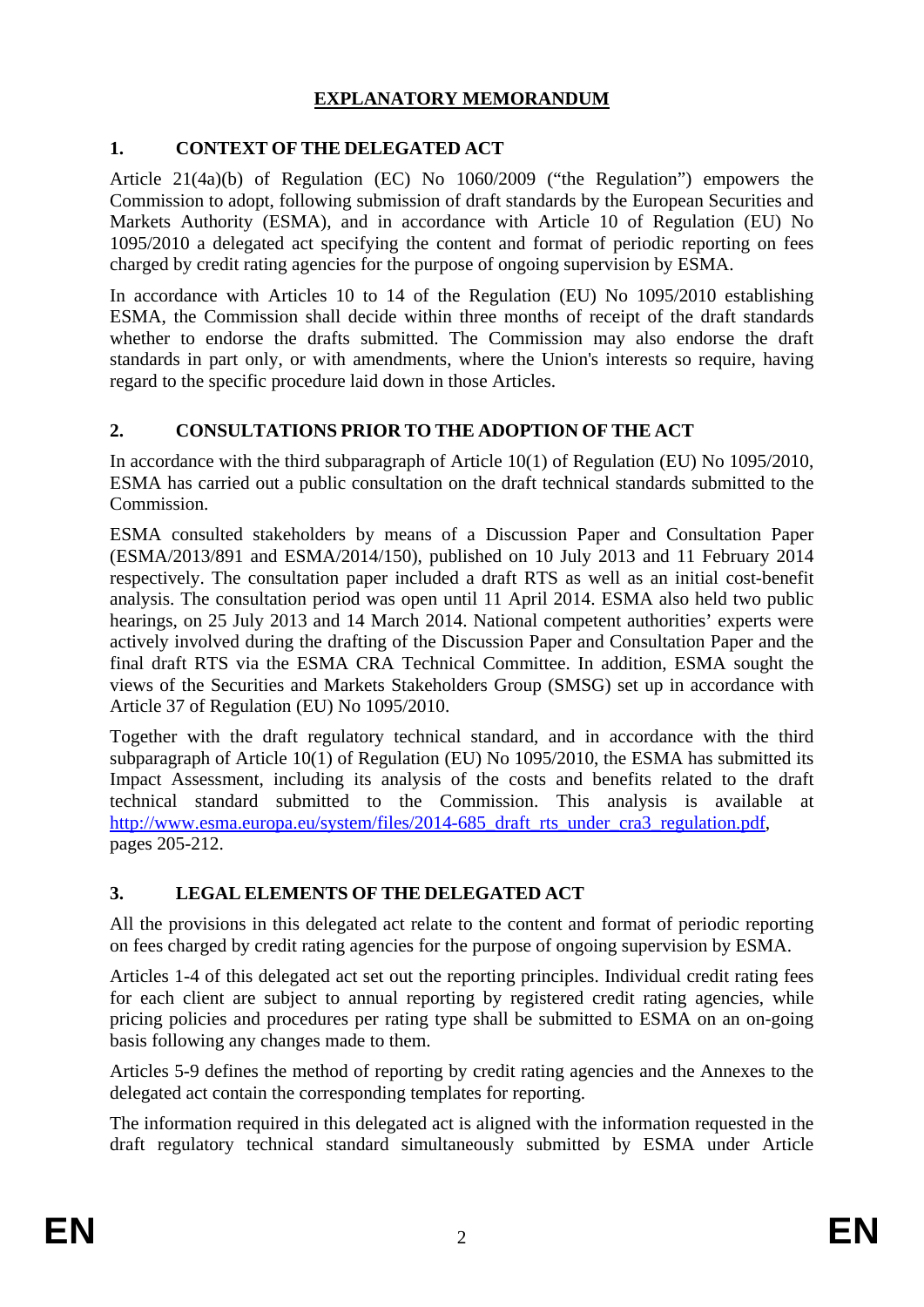21(4a)(a) of the Regulation, concerning the European Rating Platform, in order to reduce the amount of individual information requested from credit rating agencies.

The information collected under this delegated act will allow ESMA to undertake effective oversight of fees charged by credit rating agencies by screening the fees charged and detecting any fees which may require an in-depth investigation. ESMA will then verify whether pricing practices are discriminatory and ensure compliance with the principle of fair competition and further mitigate conflicts of interest.

As this delegated act concerns the content and format of periodic reporting on fees charged by credit rating agencies for the purpose of ongoing supervision by ESMA, in accordance with Article 21(4a)(b) of the Regulation, the information to be submitted to ESMA by credit rating agencies is for on-going supervision purposes only. Such information is thus covered by professional secrecy in accordance with Article 32 of the Regulation. ESMA is thus bound to respect the confidentiality of these pieces of information, and the information submitted to ESMA should not be made publicly available.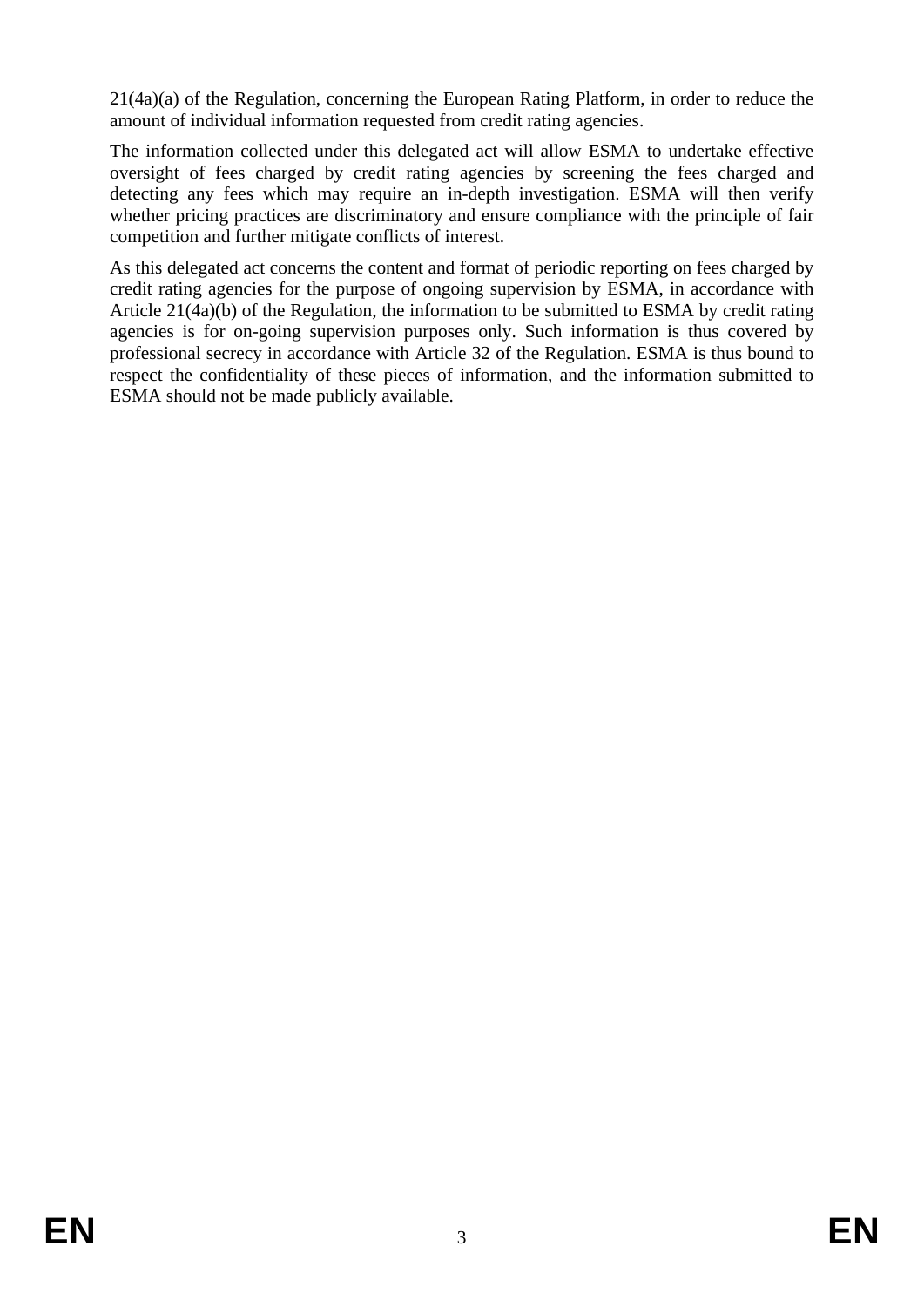#### **COMMISSION DELEGATED REGULATION (EU) No …/..**

#### **of 30.9.2014**

#### **supplementing Regulation (EC) No 1060/2009 of the European Parliament and of the Council with regard to regulatory technical standards for the periodic reporting on fees charged by credit rating agencies for the purpose of on-going supervision by the European Securities and Markets Authority**

#### (Text with EEA relevance)

#### THE EUROPEAN COMMISSION,

Having regard to the Treaty on the Functioning of the European Union,

Having regard to Regulation (EC) No 1060/2009 of the European Parliament and of the Council of 16 September 2009 on credit rating agencies<sup>1</sup>, and in particular the third subparagraph of Article 21(4a) thereof,

Whereas:

- (1) Article 11(3) and point 2 of Part II of Section E of Annex I to Regulation (EC) No 1060/2009 require a credit rating agency to annually disclose to ESMA the list of fees charged to each client for individual credit ratings and any ancillary services, as well as its pricing policy, including the fees structure and pricing criteria in relation to credit ratings for different asset classes. It is essential to provide for the technical details regarding the content to be reported and the format to be used by credit rating agencies in order to comply with their obligations and to allow ESMA to exercise its on-going supervisory powers.
- (2) In order to mitigate conflicts of interest and facilitate fair competition in the credit rating market, ESMA should ensure that pricing policies, procedures and ultimately fees charged by credit rating agencies to clients are not discriminatory. Differences in fees charged for the same type of service should be justifiable by a difference in the actual costs in providing the service to different clients. Moreover, the fees charged for credit rating services to a given issuer should not depend on the results or outcome of the work performed.
- (3) The fee information to be submitted by registered credit rating agencies should allow ESMA to identify credit ratings that would require more indepth scrutiny and possible further supervisory follow-up actions. Similar fees should be charged for credit ratings and ancillary services with similar features, differences in fee levels being justified on the basis of cost differences. The information collected should allow ESMA to identify, for each registered credit rating agency, comparable services and their respective fees and therefore to detect any significant deviations in fees charged. ESMA can thereafter undertake investigations to verify that any such fees are set according to lawful pricing policies and procedures and differences in fee levels based on cost differences are consistent with the principles of fair competition, are not due to

OJ L 302, 17.11.2009, p. 1.

 $\frac{1}{1}$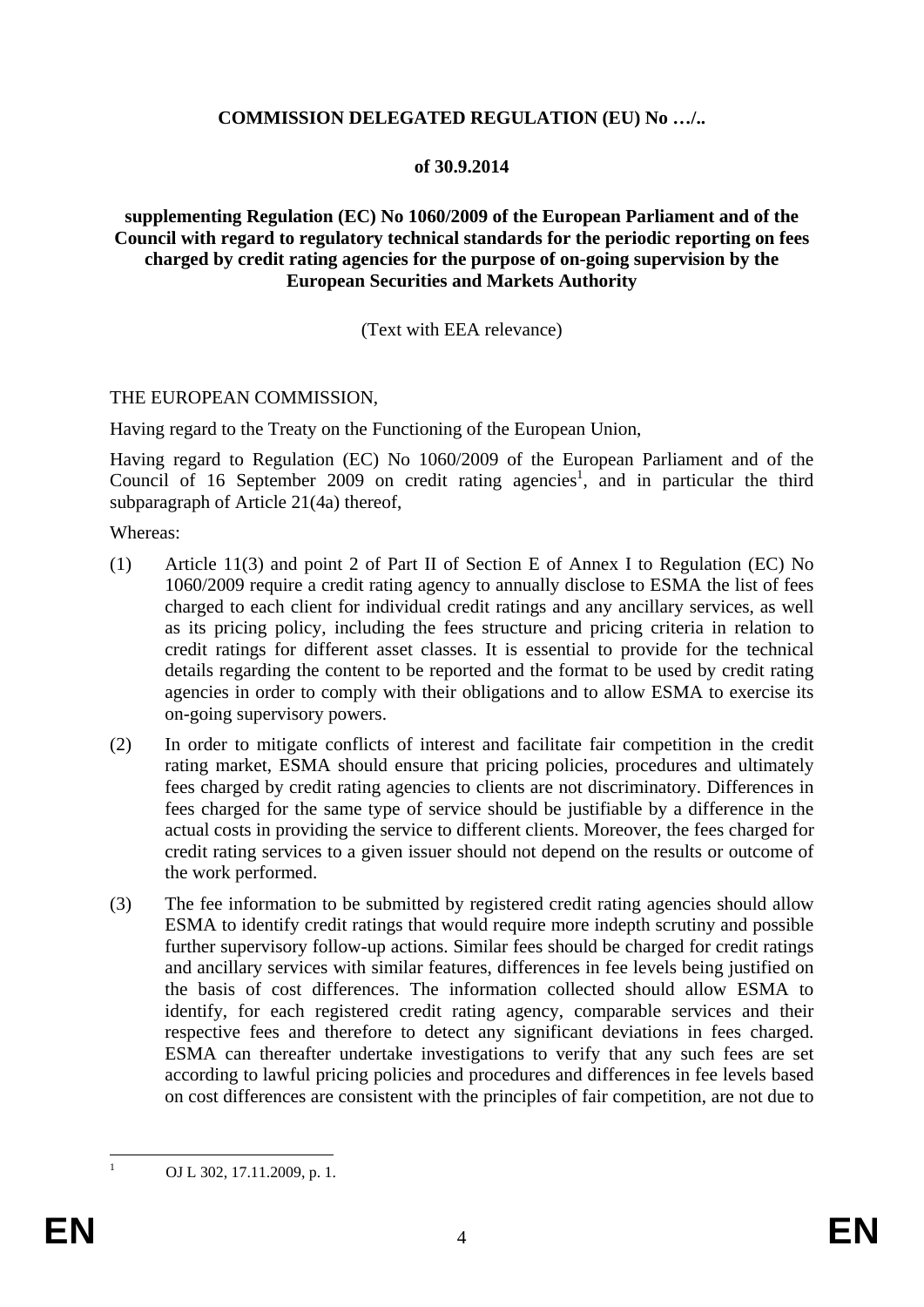conflicts of interest and do not depend on the results or outcome of the work performed.

- (4) Pricing policies and procedures should be reported for each rating type. For reporting purposes and in order to clearly distinguish each pricing policy and procedure and their respective updates, each version of the pricing policies with its respective fee schedules, fee programmes and procedures should have an identification number. For all other purposes, the pricing policies should include the fee structures or fee schedules as well as the pricing criteria that can be applied by the person or persons negotiating the fees to be charged for an individual credit rating. The pricing policies should also include any frequency or other fee programmes from which the rated entity or subscriber may benefit in terms of different fees charged for an individual rating or a set of credit ratings. Credit rating agencies should record all instances of where the pricing policies, fee schedules, fee programmes and procedures have not been applied and all instances of deviations from the pricing policy as applied to an individual credit rating, with a clear identification of the credit rating involved.
- (5) Registered credit rating agencies that are part of a group should be able to either report their ratings data separately to ESMA or mandate one of the other credit rating agencies within the group to submit the data on behalf of all group members that are subject to the reporting requirements.
- (6) For the purpose of this Regulation, the "structuring of a debt issue" and "debt issue" should include financial instruments or other assets resulting from a securitisation transaction or scheme referred to in Article 4(61) of Regulation (EU) No 575/2013 of the European Parliament and of the Council<sup>2</sup>.
- (7) In order to enable registered credit rating agencies to develop adequate systems and procedures following the technical specifications provided by ESMA and to ensure complete and correct reporting on fees data, registered credit rating agencies should initially report on individual fees data nine months after the entry into force of this Regulation. The initial report should be made in respect of fee data as from the entry into force of this Regulation. Such obligation should not be construed as a discharge from the obligation on registered credit rating agencies to submit periodic information on fees in accordance with Article 11(3) of Regulation (EU) No 1060/2009 in the interim period.
- (8) Pricing policies and procedures should be provided on an on-going basis so that any material changes are reported without undue delay after their adoption and at the latest 30 days after their implementation. The information to be reported should be compiled in a standard format to allow ESMA to receive and process the records automatically in its internal systems. Due to technical difficulties and technical progress over time, a number of technical reporting instructions concerning the transmission or the format of the files to be submitted by registered credit rating agencies might have to be updated and communicated by ESMA through specific communications or guidelines.
- (9) Where a credit rating agency does not comply with its reporting requirements, ESMA should be empowered to request the information by means of a decision issued under Article 23b(3) of Regulation (EC) No 1060/2009, or take other investigatory measures.

 $\frac{1}{2}$  Regulation (EU) No 575/2013 of the European Parliament and of the Council of 26 June 2013 on prudential requirements for credit institutions and investment firms and amending Regulation (EU) No 648/2012 (OJ L 176, 27.6.2013, p. 1).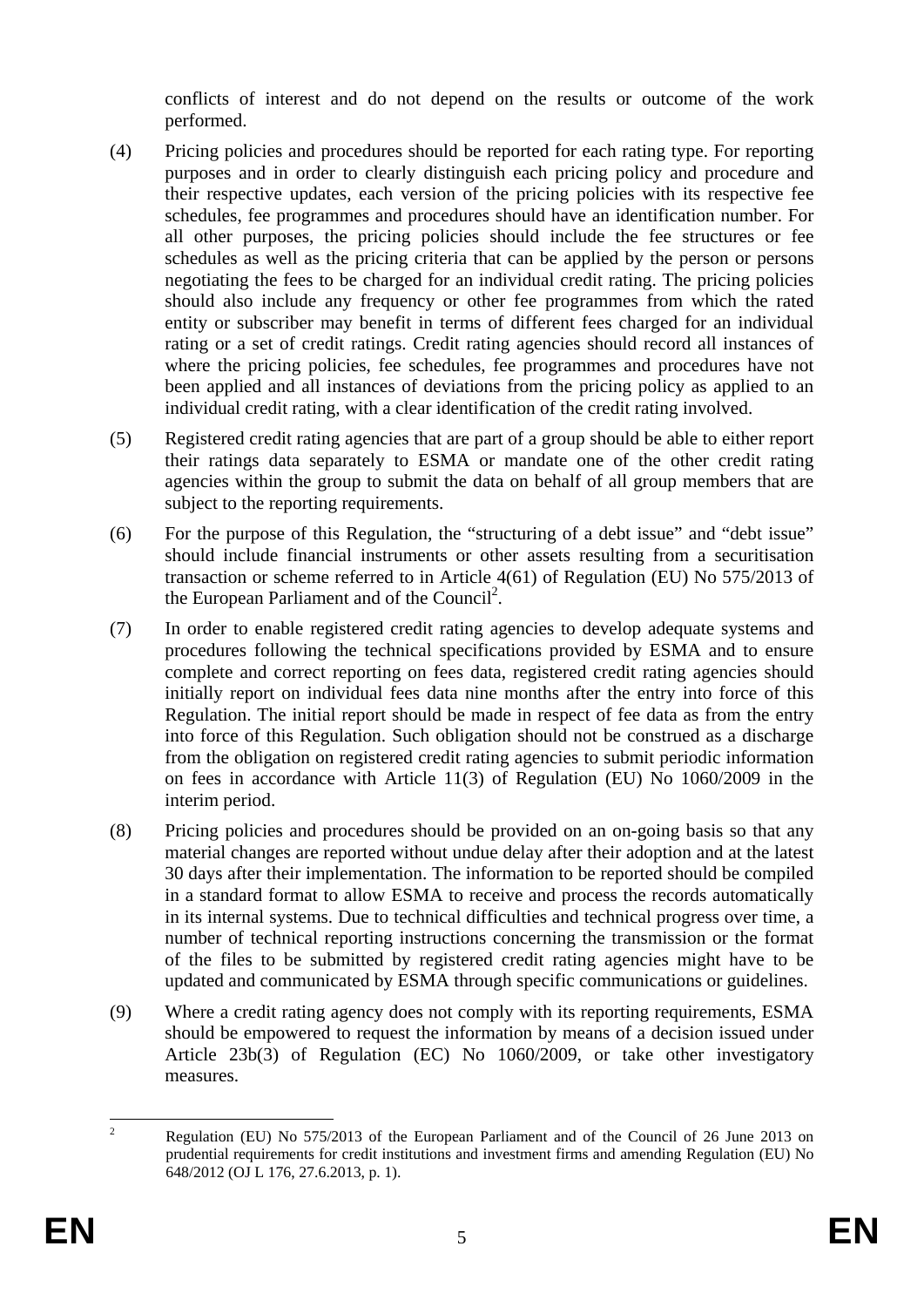- (10) This Regulation is based on the draft regulatory technical standards submitted by ESMA to the Commission, in accordance with Article 10 of Regulation (EU) No 1095/2010 of the European Parliament and of the Council<sup>3</sup>.
- (11) ESMA has conducted open public consultations on the draft regulatory technical standards on which this Regulation is based, analysed the potential related costs and benefits and requested the opinion of the Securities and Markets Stakeholder Group established in accordance with Article 37 of Regulation (EU) No 1095/2010,

#### HAS ADOPTED THIS REGULATION:

#### *Article 1*

#### *General principles*

- 1. Registered credit rating agencies shall submit the following types of reports to ESMA:
	- (a) pricing policies and procedures as set out in Article 2;
	- (b) fee data for credit ratings activities provided under the issuer-pays model as set out in Article 3(1);
	- (c) fee data for credit rating activities provided under the subscriber or investor-pays model as set out in Article 3(2).
- 2. Registered credit rating agencies shall ensure the accuracy and completeness of the information and data reported to ESMA.
- 3. For groups of credit rating agencies, the members of each group may mandate one member to submit reports required under this Regulation on their behalf. Each credit rating agency on whose behalf such a report is submitted shall be identified in the data submitted to ESMA.

#### *Article 2*

### *Pricing policies and procedures*

- 1. Registered credit rating agencies shall provide to ESMA their pricing policies, fee structure or fee schedules and pricing criteria in relation to those rated entities or financial instruments on which they are issuing credit ratings and, where applicable, pricing policies regarding ancillary services.
- 2. Registered credit rating agencies shall ensure that for each type of credit rating offered the pricing policies contain or are accompanied by the following items:
	- (a) the names of the persons responsible for the approval and maintenance of the pricing policies, fee schedules and/or fee programmes, including those responsible for setting fees, the internal identifier, the function and internal department to which the persons belong;
	- (b) any internal guidelines for application of the pricing criteria in the pricing policies, fee schedules and/or fee programmes relating to the setting of individual fees;
	- (c) a detailed description of the fee range or fee schedule and criteria applicable to the different types of fees, including those provided for in the fee schedules;

 $\frac{1}{3}$ 

OJ L 331, 15.12.2010, p. 84.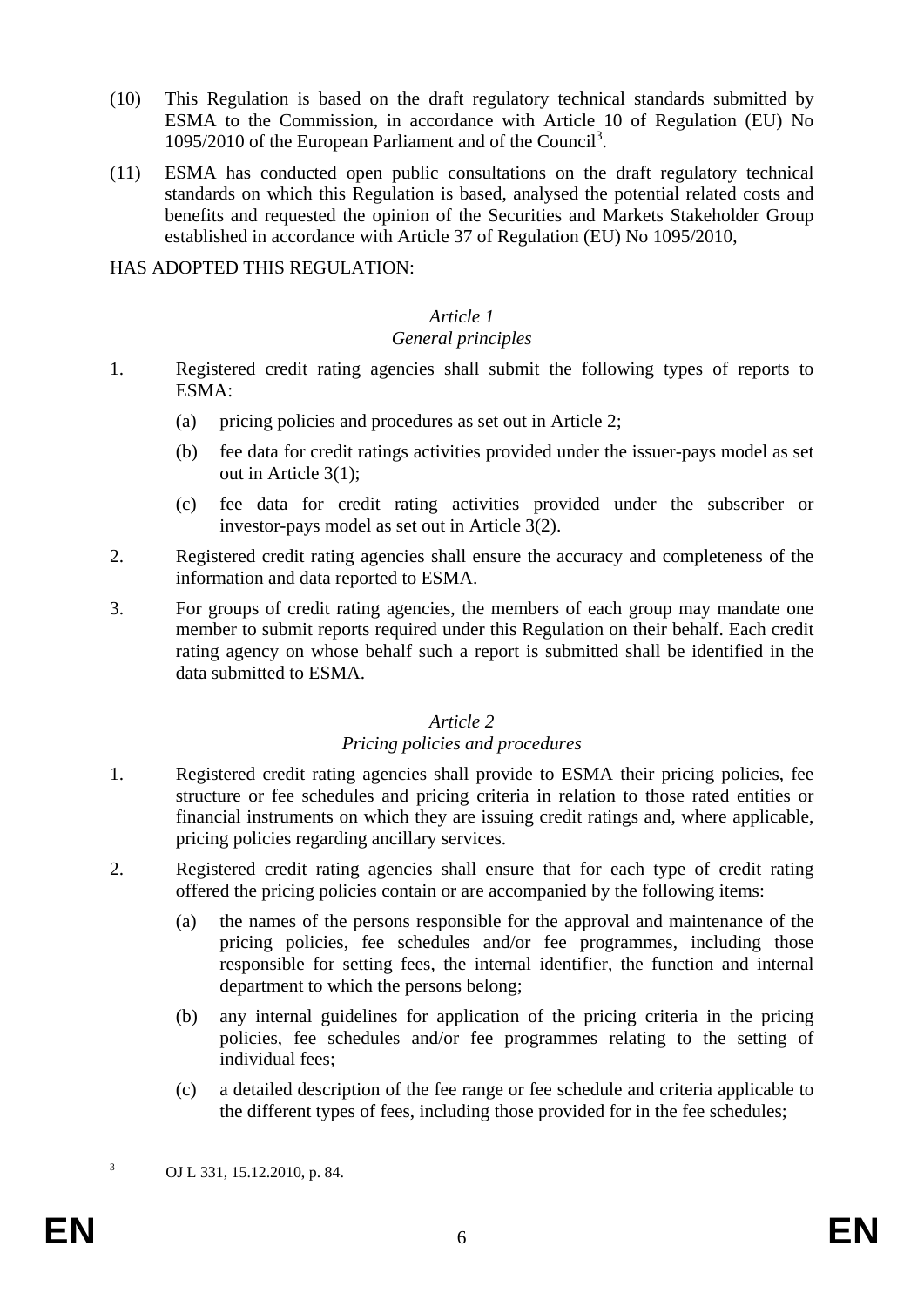- (d) a detailed description of any fee programme, including a relationship programme, frequency of use programme, loyalty programme or other programme, and including the criteria of application and fee range, from which individual credit ratings or set of ratings may benefit in fee terms;
- (e) where applicable, the pricing principles and rules to be employed whenever there is a relationship or link between the fees charged for credit rating services and ancillary services or any other services provided to the client, within the meaning of the second subparagraph of point 2 of Part II of Section E of Annex I to Regulation (EC) No 1060/2009 ('client'), by the credit rating agency and/or any of the entities belonging to the credit rating agency's group within the meaning of Articles 1 and 2 of Council Directive  $83/349/EEC^4$ , as well as any entity linked to the credit rating agency or other company of the credit rating agency's group by a relationship within the meaning of Article 12(1) of Directive 83/349/EEC;
- (f) the geographical scope of application of the pricing policy, fee schedule or fee programme in terms of the location of the clients and the credit rating agency or agencies applying the pricing policy, fee schedule or fee programme;
- (g) the names of the persons authorised to set fees and other charges under the respective pricing policy, fee schedule or fee programme, including those responsible for setting fees, the internal identifier, the function and internal department to which the persons belong.
- 3. Registered credit rating agencies shall ensure that the pricing procedures contain or are accompanied by the following items:
	- (a) the names of the persons responsible for the approval and maintenance of the procedures implementing the pricing policies, including those responsible for setting fees, the internal identifier, the function and internal department to which the persons belong;
	- (b) a detailed description of the procedures and controls in place to ensure and monitor strict compliance with the pricing policies;
	- (c) a detailed description of the procedures in place for the lowering fees or for otherwise departing from the fee schedule or fee programmes;
	- (d) the names of the persons directly responsible for monitoring the application of the pricing policies to individual fees, including the internal identifier, the function and internal department to which the persons belong;
	- (e) the names of the persons directly responsible for ensuring compliance of individual fees with pricing policies, including the internal identifier, the function and internal department to which the persons belongs;
	- (f) a detailed description of the measures to be adopted in the event of a breach of pricing policies, fee schedules, fee programmes and procedures;
	- (g) a detailed description of the procedure for reporting to ESMA any material breach of pricing policies or procedures which may result in a breach of point 3c of Section B of Annex I to Regulation (EC) No 1060/2009.

 $\frac{1}{4}$ 

Seventh Council Directive 83/349/EEC of 13 June 1983 based on the Article  $54(3)(g)$  of the Treaty on consolidated accounts (OJ L 193, 18.07.1983, p. 1).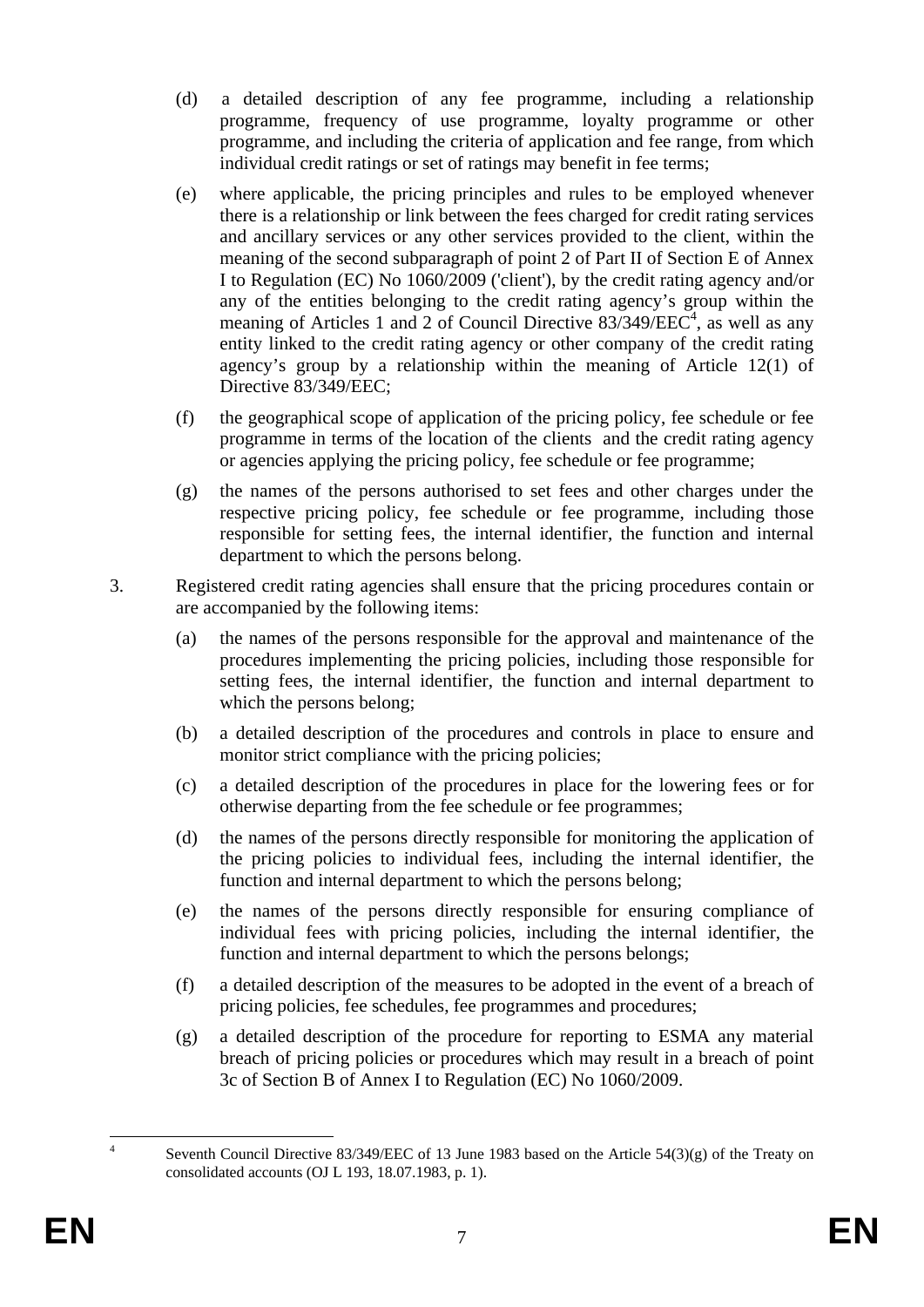#### *Article 3*

#### *List of fees charged to each client*

- 1. Registered credit rating agencies providing credit ratings on an issuer-pays model shall provide to ESMA the fees charged to each client for individual credit ratings and any ancillary services per legal entity as well as aggregated by group of companies.
- 2. Registered credit rating agencies providing credit ratings on a subscriber or investorpays model shall provide to ESMA, on a per client basis, the total fees charged for such services as well as for the ancillary services provided.
- 3. All deviations from pricing policies or pricing procedures, or the non-application of a pricing policy, fee schedule or fee programme, or pricing procedure to a rating shall be recorded by the registered credit rating agencies, with a clear identification of the main explanations for the deviation and the individual rating involved in the format set out in Table 1 of Annex II. This record shall be made promptly available to ESMA upon request.

#### *Article 4*

#### *Credit rating types*

Registered credit rating agencies shall classify the ratings to be reported in accordance with the types defined in Article 3 of Commission Delegated Regulation (EU) No […/2014] [*OP please insert reference to ERP RTS*].

#### *Article 5*

#### *Data to be provided*

- 1. Registered credit rating agencies shall provide to ESMA the items set out in Article 2(2) and (3), and the data set out in Tables 1 to 4 of Annex I, as well as the pricing policies, fee schedules, fee programmes and procedures in separate files.
- 2. Registered credit rating agencies shall provide to ESMA the data set out in Tables 1 and 2 of Annex II for fees data on each individual credit rating issued and the fees charged for credit ratings and any ancillary services per client in accordance with Article 3(1).
- 3. Registered credit rating agencies that have provided credit ratings on a subscriber or investor-pays model shall provide to ESMA the data set out in Table 1 of Annex III for each client of the credit ratings services provided, in accordance with Article 3(2).
- 4. The data specified in Tables 1 to 4 of Annex I, Tables 1 and 2 of Annex II, and Table 1 of Annex III shall be submitted to ESMA in separate files.

# *Article 6*

## *Initial reporting*

1. Each registered credit rating agency shall provide data to ESMA by filling in Tables 1 to 4 of Annex I and separate files for pricing policies, fee schedules, fee programmes and procedures it is applying for each credit rating type in which it is active, in accordance with Article 5(1), within 30 days after the date of entry into force of this Regulation.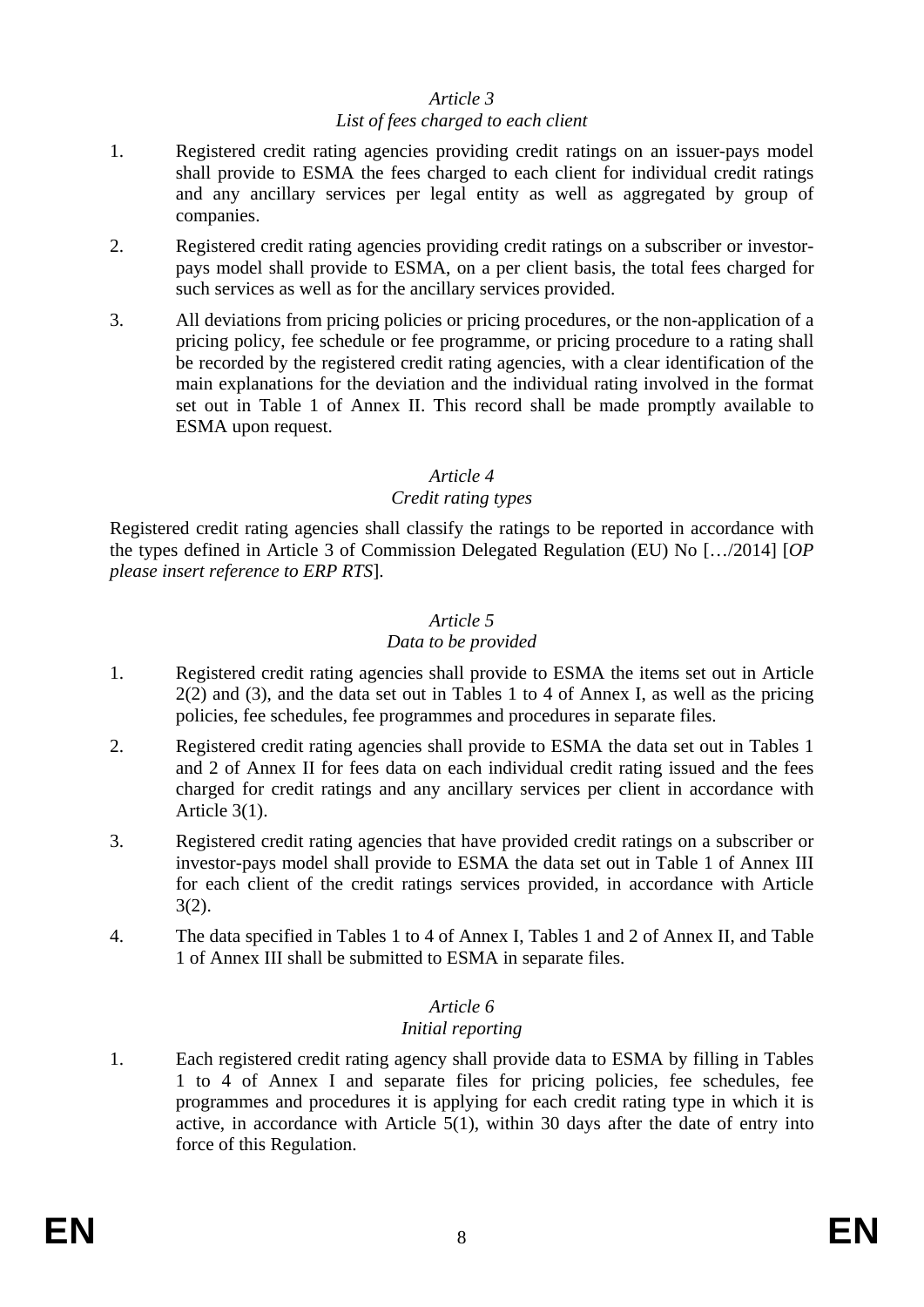- 2. Initial reporting on fees referred to in Article 5(2) and (3) shall be submitted to ESMA nine months after the date of entry into force of this Regulation and shall include the data accumulated from the date of entry into force of this Regulation until 30 June 2015.
- 3. The second report on fees referred to in Article 5(2) and (3) shall be submitted to ESMA by 31 March 2016 and shall include the data accumulated from 1 July 2015 until 31 December 2015.

## *Article 7*

# *On-going reporting*

- 1. Without prejudice to the initial reporting requirements set out in Article 6, the information submitted in accordance with Article 5 shall be submitted on a yearly basis by 31 March and shall include data and pricing policies, fee schedules, fee programmes and procedures relating to the preceding calendar year.
- 2. Without prejudice to paragraph 1, material changes to pricing policies, fee schedules, fee programmes and procedures shall be reported to ESMA on an on-going basis without undue delay after their adoption and at the latest 30 days after their implementation.
- 3. Registered credit rating agencies shall notify ESMA immediately of any exceptional circumstances that may temporarily prevent or delay reporting in accordance with this Regulation.

## *Article 8*

## *Reporting procedures*

- 1. Registered credit rating agencies shall submit data files in accordance with the technical instructions provided by ESMA and using ESMA's reporting system.
- 2. Registered credit rating agencies shall store the data files sent to and received by ESMA under Article 5 as well as the deviation records referred to in Article 3(3) in electronic form for at least five years. Those files shall be made available to ESMA on request.
- 3. Where a registered credit rating agency identifies factual errors in data that has been reported, it shall inform ESMA without undue delay and correct the relevant data according to the technical instructions provided by ESMA.

## *Article 9*

## *Entry into force*

This Regulation shall enter into force on the twentieth day following that of its publication in the *Official Journal of the European Union*.

This Regulation shall be binding in its entirety and directly applicable in all Member States.